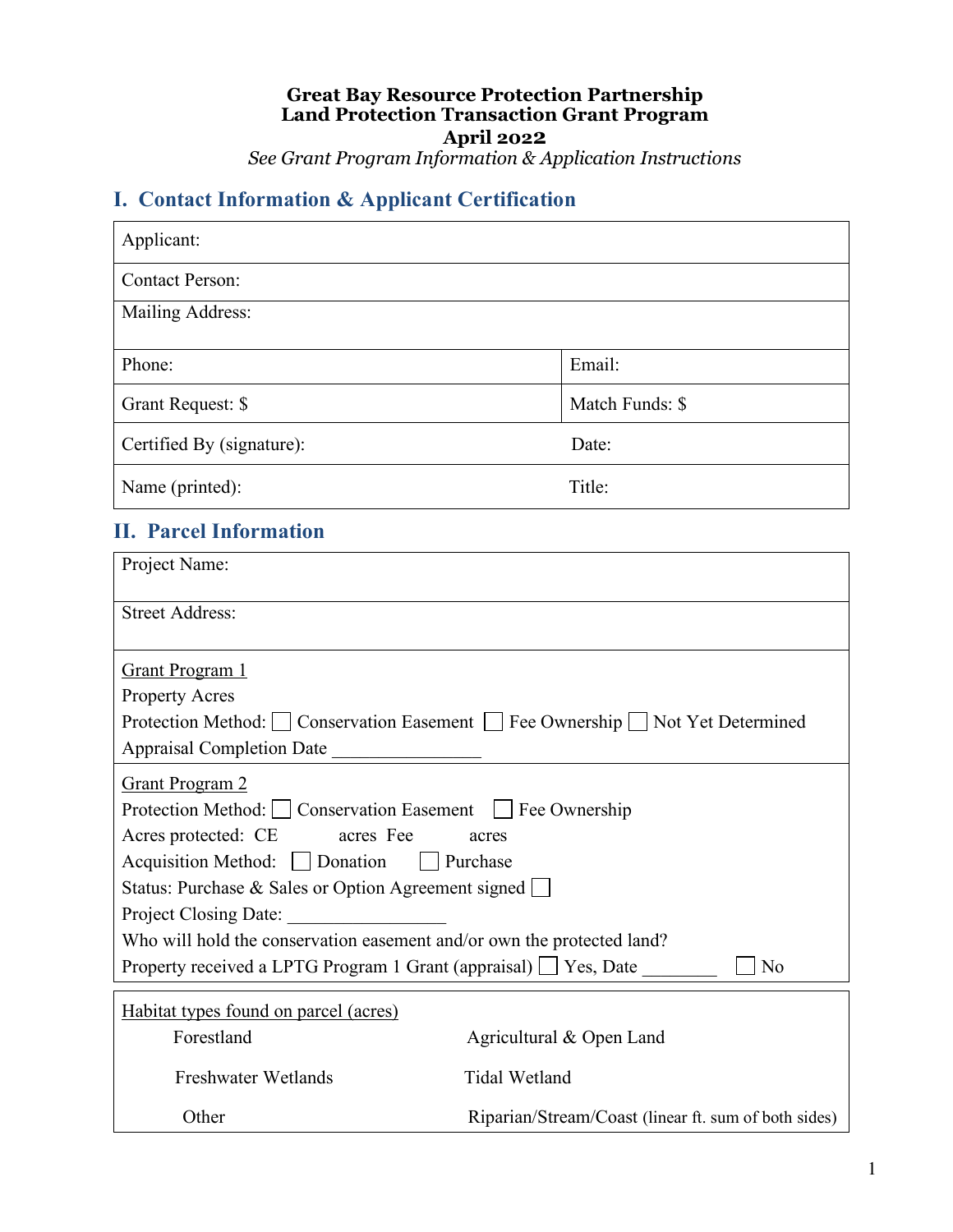## **III. Eligibility Criteria**

Grant Program 1 and 2: At least one eligibility criteria must be checked from 2.A, B, C. *See Instructions.* 

| 1. Geographic Eligibility                                                                                                |
|--------------------------------------------------------------------------------------------------------------------------|
| <b>Coastal Watershed</b>                                                                                                 |
| 2. Property Eligibility<br>See Instructions for using the New Hampshire Coastal Viewer to screen for project eligibility |
| <b>A. Conservation Focus Areas</b>                                                                                       |
| CFA: NH Coastal Watershed Conservation Plan, 2021 (for NH and Maine)                                                     |
| <b>B. Agricultural Resources</b>                                                                                         |
| Agricultural: <i>NH Coastal Watershed Conservation Plan, 2021</i> (for NH and Maine)                                     |
| <b>C. Tidal Water Shoreline</b>                                                                                          |
| Name of water body(s):                                                                                                   |
| 3. Reimbursable Grant Transaction Expenses                                                                               |
| Grant Program 1: incurred between 1/1/2022 and 12/1/2022                                                                 |
| Grant Program 2: incurred between 1/1/2022 and 12/1/2023                                                                 |
| 4. Project Completion                                                                                                    |
| Grant Program 1: Appraisal completed after 1/1/2022 and before 12/1/2022                                                 |
| Grant Program 2: Project will close after 4/29/2022 and before 12/1/2023                                                 |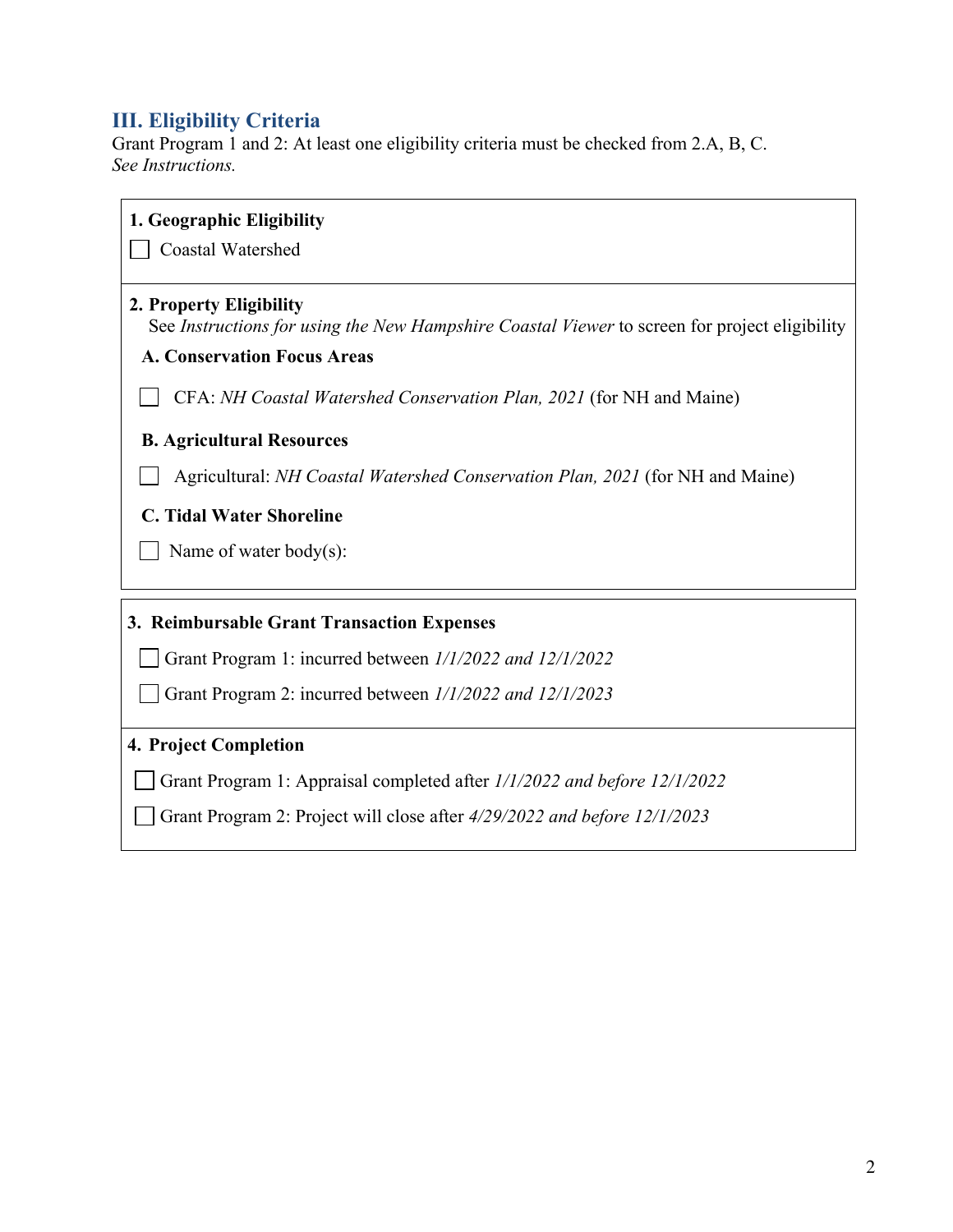### **IV. Maps**

Maps and Mapping Information for Grant Programs 1 & 2

| Town Tax Map and Lot Number #:                                                                                                                                                                                                               |  |  |
|----------------------------------------------------------------------------------------------------------------------------------------------------------------------------------------------------------------------------------------------|--|--|
| Grant Program 2 applicants agree to submit project location information to the UNH Complex<br>Systems Research Center for inclusion in the GRANIT Conservation Lands Mapping Project<br>$\vert \vert$ Yes<br> No<br>upon project completion. |  |  |
| <b>Maps</b> - Attach to Application                                                                                                                                                                                                          |  |  |
| Required Maps. Property boundaries marked on maps for each of the following:                                                                                                                                                                 |  |  |
| Property Shape file                                                                                                                                                                                                                          |  |  |
| USGS topographic map (standard, with quad name/scale)                                                                                                                                                                                        |  |  |
| Aerial                                                                                                                                                                                                                                       |  |  |
| As Applicable. Property boundaries marked on following applicable map(s):                                                                                                                                                                    |  |  |
| Conservation Focus Areas, NH Coastal Watershed Conservation Plan, 2021                                                                                                                                                                       |  |  |
| Agricultural Resources NH Coastal Watershed Conservation Plan, 2021                                                                                                                                                                          |  |  |
| Tidal Shoreline – See National Wetlands Inventory                                                                                                                                                                                            |  |  |

# **V. Project Narrative**

## **1. Grant Program 1 Project Narrative**

- A. Resource and Community Values (400 words or less)
- B. Prospective Project Circumstances (150 words or less)
- C. Property appraisal completion date.

## **2. Grant Program 2 Project Narrative**

- A. Resource and Community Values (500 words or less)
- B. Applicant, Partners, Stewardship (250 words or less)
- C. Project completion date (after property closing).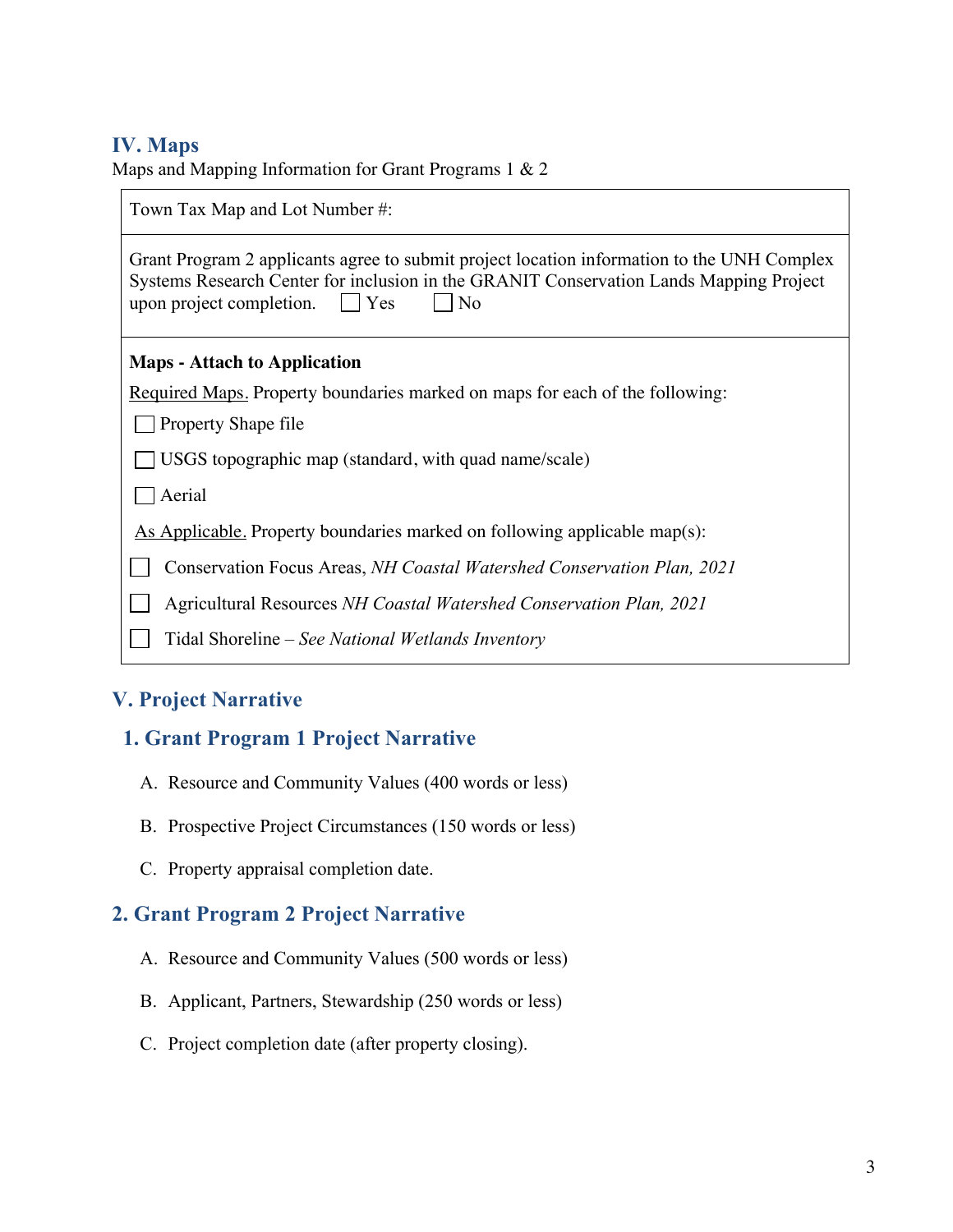**Project Narrative**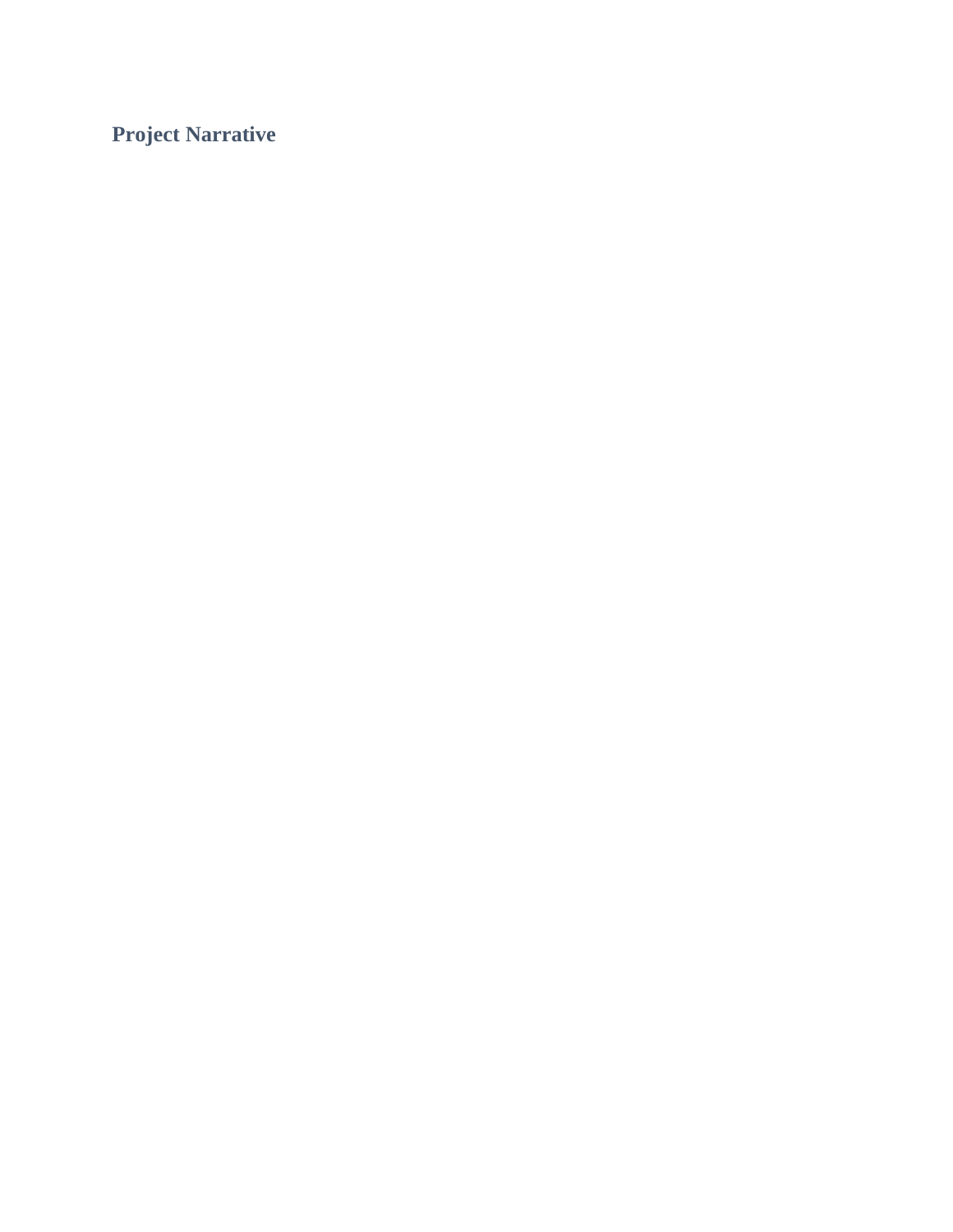# **VI. Project Budget**

# **1. Grant Program 1 Project Budget**

## **A. Budget Table**

Provide the Appraisal Expense for both Grant reimbursement and Match. The budget tables below are an imbedded excel tables.

| Project<br>Expense | <b>Grant Funds</b><br>Requested | <b>Match Funds</b> | Total Grant + Funds |
|--------------------|---------------------------------|--------------------|---------------------|
| Appraisal<br>Cost  |                                 |                    | \$0.00              |

| <b>Match Funds</b> |                 |               |  |
|--------------------|-----------------|---------------|--|
| <b>Source</b>      | <b>Amount S</b> | <b>Status</b> |  |
|                    |                 |               |  |
|                    |                 |               |  |
|                    |                 |               |  |
|                    |                 |               |  |
|                    |                 |               |  |
| <b>TOTAL</b>       | \$0.00          |               |  |

#### **B. Budget Narrative**

Provide additional information, as needed, to explain budget costs.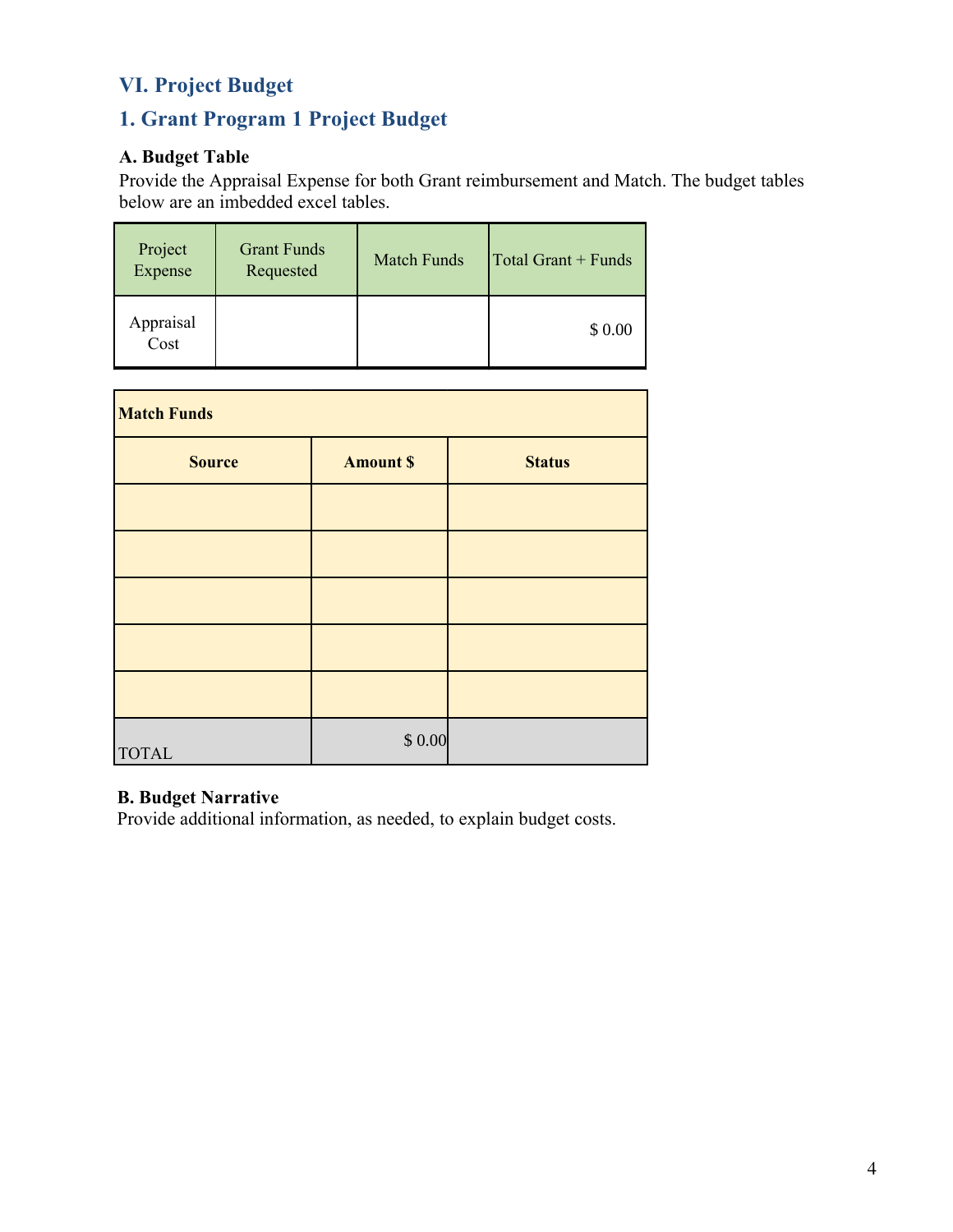## **2. Grant Program 2 Project Budget**

**A. Budget Table.** The budget tables below are an imbedded excel tables.

Section A: Provide the project transaction expenses eligible for Grant reimbursement and Match. Section B. Provide other Match project costs (not reimbursable by the Grant).

Section C: Provide the known or estimated value of the land to be conserved.

Section D: Provide a summary of Match Fund, including Sources, Amounts and Status Section E: Provide Budget Narrative

| <b>Project Expense Description</b>                                                                      | <b>LPTG</b> Grant<br><b>Funds</b> | <b>Match Funds</b> | <b>Total Grant</b><br>& Match |
|---------------------------------------------------------------------------------------------------------|-----------------------------------|--------------------|-------------------------------|
| A. Transaction Expenses eligible for<br><b>Grant Funding &amp; Match Expenses</b>                       |                                   |                    |                               |
| Appraisal                                                                                               |                                   |                    | \$0.00                        |
| <b>Baseline Documentation Report</b>                                                                    |                                   |                    | \$0.00                        |
| <b>Environmental Hazard Assessment</b>                                                                  |                                   |                    | \$0.00                        |
| <b>Land Survey</b>                                                                                      |                                   |                    | \$0.00                        |
| <b>Legal Fees</b>                                                                                       |                                   |                    | \$0.00                        |
| <b>Recording Fees</b>                                                                                   |                                   |                    | \$0.00                        |
| <b>Title Expenses</b>                                                                                   |                                   |                    | \$0.00                        |
| <b>A. Grant Fund Transaction Total</b>                                                                  | \$0.00                            | \$0.00             | \$0.00                        |
| <b>B. Other Transaction Expenses</b><br><b>Eligible for Match but not Grant</b><br><b>Reimbursement</b> |                                   |                    |                               |
| <b>Professional Fees</b>                                                                                |                                   |                    | \$0.00                        |
| <b>Staff Time</b>                                                                                       |                                   |                    | \$0.00                        |
| <b>Stewardship Endowment</b>                                                                            |                                   |                    | \$0.00                        |
| Other                                                                                                   |                                   |                    | \$ 0.00                       |
| A + B Project Transaction Cost<br><b>Total</b>                                                          | \$0.00                            | \$0.00             | \$0.00                        |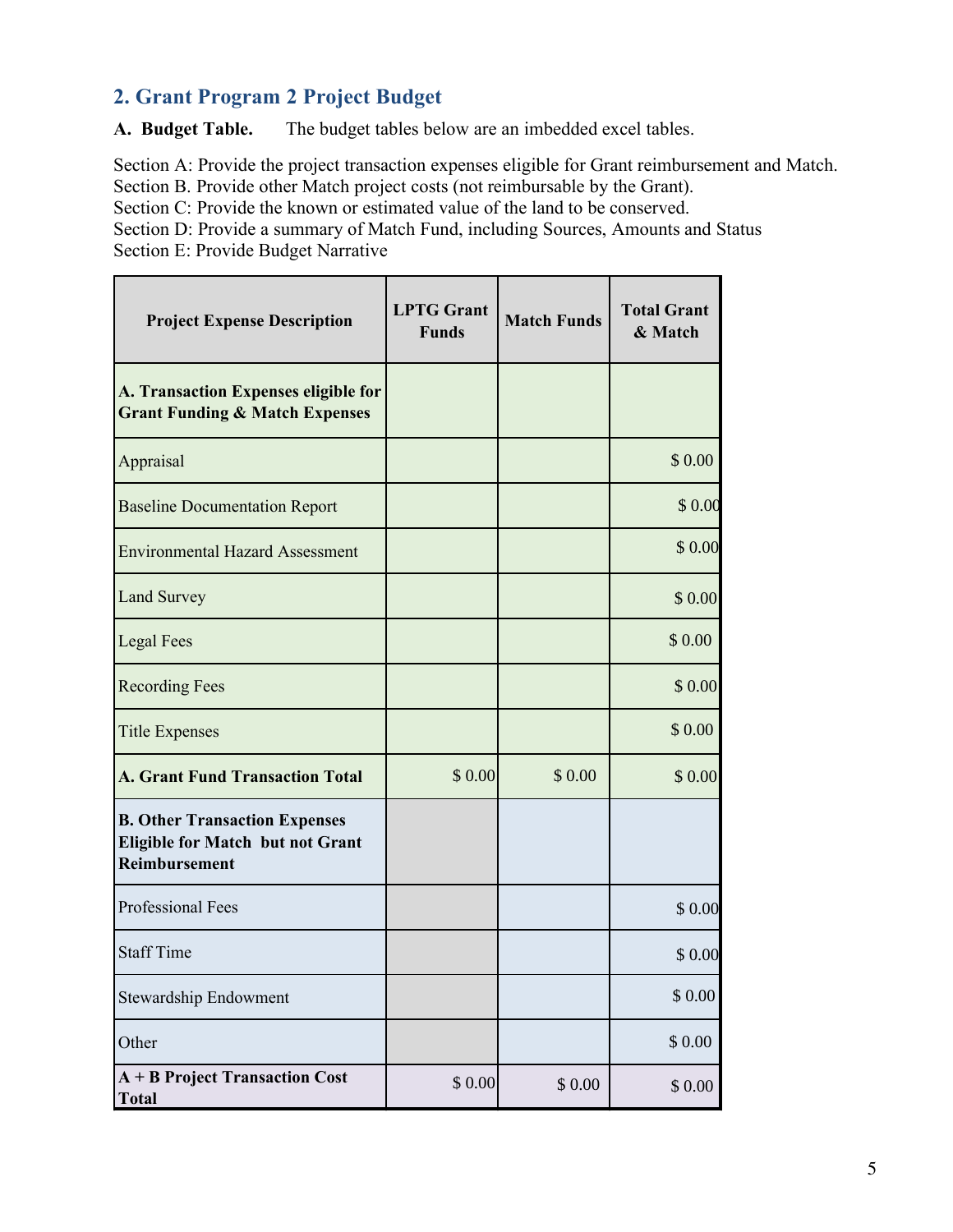| <b>C. Project Costs for Reporting Purposes</b><br>(not for Grant Reimbursement) | <b>Total Value of Protected Land or</b><br><b>Conservation Easement</b> |
|---------------------------------------------------------------------------------|-------------------------------------------------------------------------|
| <b>Easement Purchase Cost</b>                                                   |                                                                         |
| <b>Full Fee Purchase Cost</b>                                                   |                                                                         |
| Donated Value<br>(Bargain Sale or Donation as determined<br>by appraisal)       |                                                                         |
| <b>Total Conservation Land Value</b>                                            | \$ 0.00                                                                 |

| <b>D. Match Funds</b> |                 |               |  |
|-----------------------|-----------------|---------------|--|
| <b>Source</b>         | <b>Amount S</b> | <b>Status</b> |  |
|                       |                 |               |  |
|                       |                 |               |  |
|                       |                 |               |  |
|                       |                 |               |  |
|                       |                 |               |  |
|                       |                 |               |  |
|                       |                 |               |  |
|                       |                 |               |  |
|                       |                 |               |  |
|                       |                 |               |  |
| <b>TOTAL</b>          | $\$$ $0.00$     |               |  |